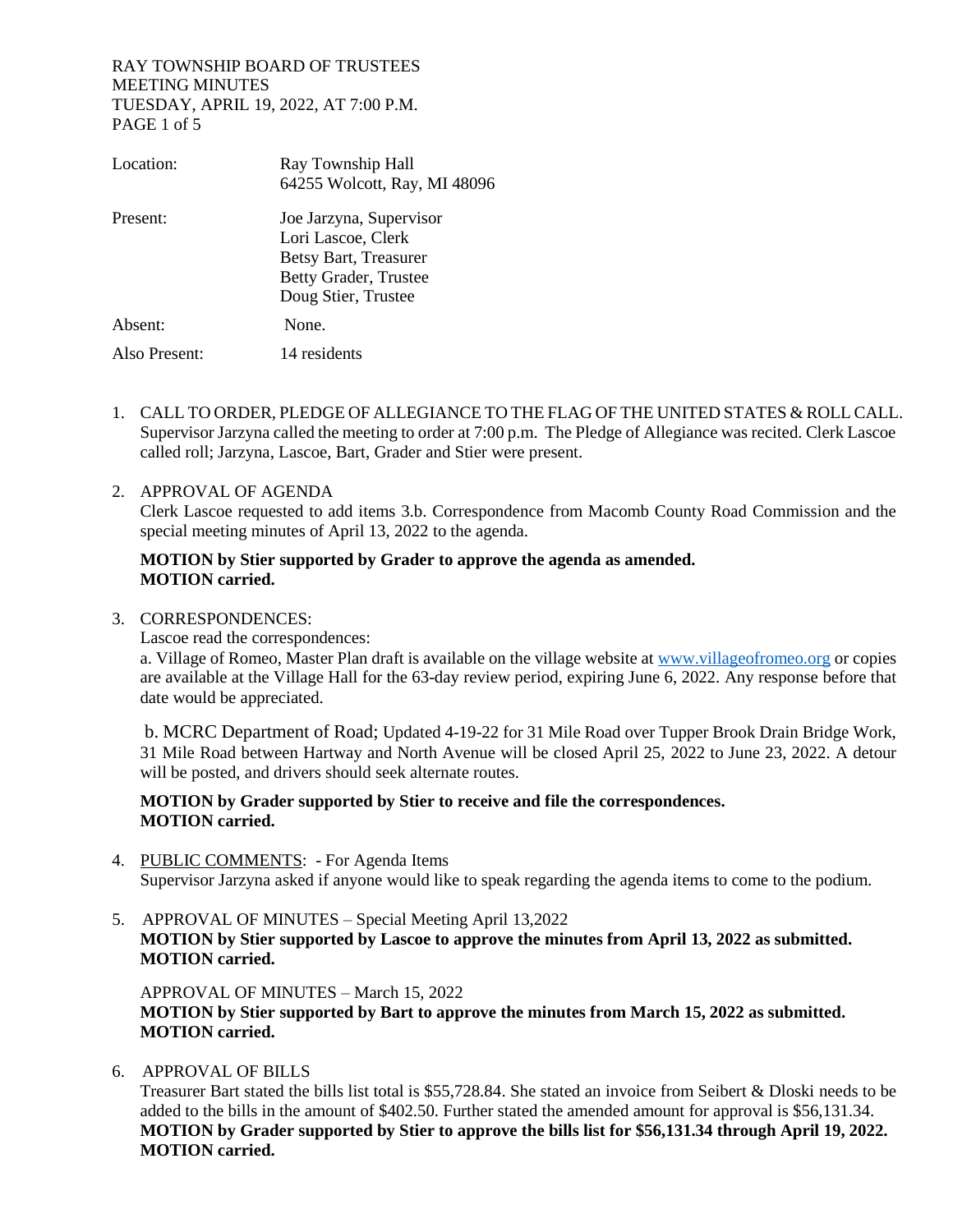- 7. OFFICER'S REPORTS
- a. Supervisor Jarzyna stated the previous owner of the Roxbury Lane parcel recently contacted him and asked if the Board would consider selling the property. Jarzyna asked the Board if they would like to consider a sale.

Stier stated the item should be discussed in closed session.

Lascoe stated the Township is not in a financial position to purchase property and feels the Township should hold onto the property for future use.

Bart, Stier and Grader all agreed.

b. Clerk Lascoe reported the Macomb County Board of Canvassers have approved the Township ballot bags and containers that are used for elections. The ballot containers/bags are certified to May 31, 2026.

Lascoe reported the Planning Commission held a meeting on March  $12<sup>th</sup>$ , 2022 which included a public hearing for Special Land Use for a contractor equipment and materials in the I-1 (Industrial District) for 67501 Brian Drive which was approved. James Ahern, Petitioner. She stated the other item on the agenda was for a Special Land Use for 67401 Brian Drive for a contractor equipment and materials in the I-1 (Industrial District) was tabled to June 14, 2022 for the applicant to revise the plan to meet the zoning ordinance requirements. Meg's Hauling, Petitioner.

Lascoe stated the Master Plan survey is on the Township website and over 237 people have completed the survey. She stated the survey will remain on the Township for another month. Further stated paper copies are available in the office.

c. Treasurer Bart stated the 2021 settlement for taxes is complete.

Bart thanked Robin Fortuna for accepting the position of Deputy Treasurer during tax collection season. Further stated she is doing a great job.

Bart advised she has completed the grant application for the 2023 Community Project Fund with Representative Lisa McClain's office. She stated the Township is requesting \$750,000.00 in funding for the Fire Department building.

Bart stated she will be attending the Michigan Municipal Treasurer Association training session next week.

Stier asked what the percentage of delinquency for the tax collection was?

Bart stated 97.3% of the taxes were collected.

d. Grader reported today is Clean your Ditch Day. Further asked residents to clean out their ditch.

Stier stated he had nothing to report. **MOTION by Bart supported by Stier to receive and file the Officers Reports. MOTION carried.** 

# 8. DEPARTMENT REQUEST/REPORTS

- a. Assessing Report no report provided,
- b. Budget Report
- c. Building Department
- d. Fire Department Report
- e. Library Report
- f. Recreation Committee Report
- g. Senior Report no report provided.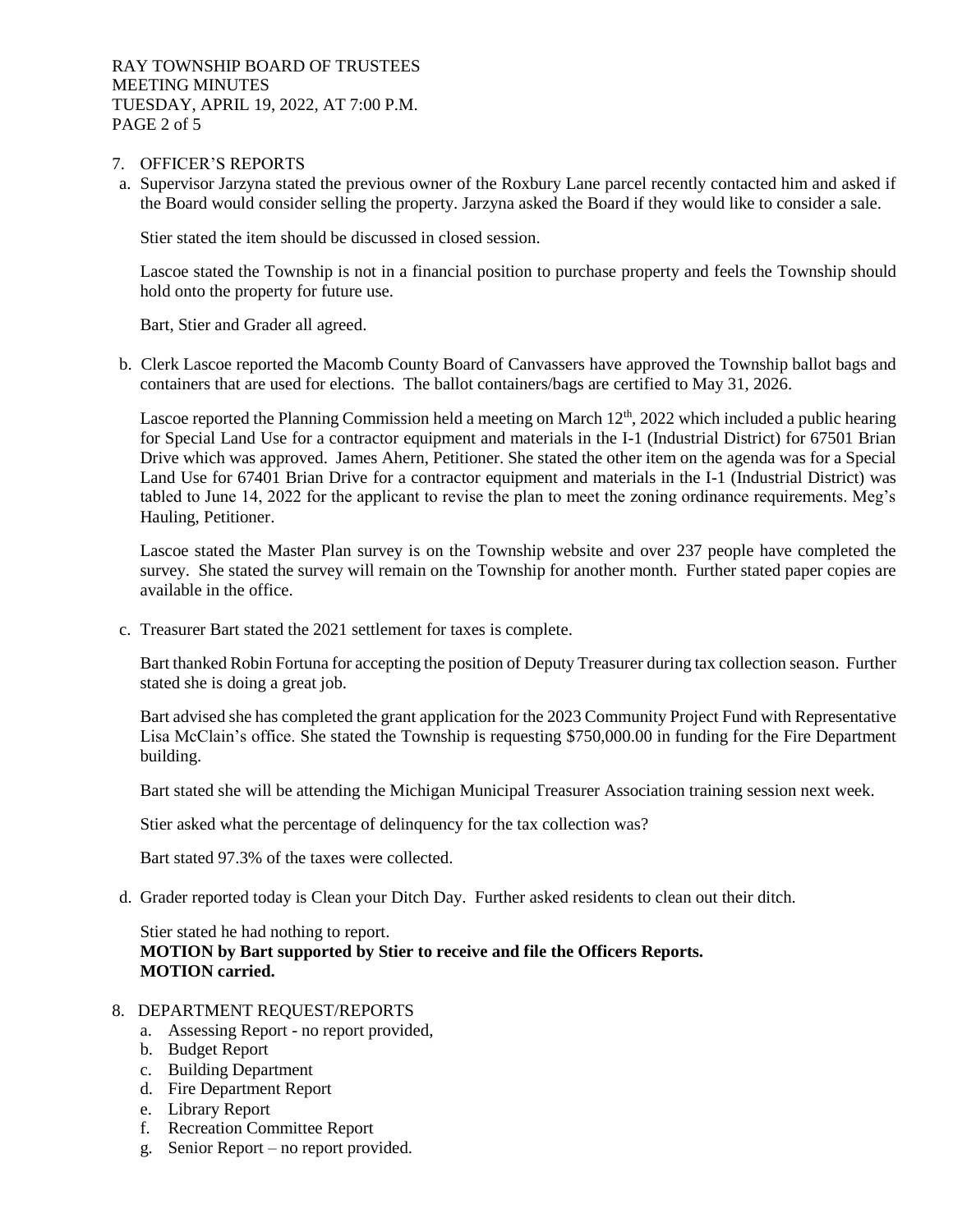# h. SMART/Richmond Lenox EMS Report – no report provided **MOTION by Stier supported by Bart to receive and file the March 2022 Department Reports. MOTION carried.**

#### 9. UNFINISHED BUSINESS

 a. Fire Chief position negotiations Jarzyna stated the Township Attorney, Bob Seibert has prepared the Fire Chief contract.

Grader asked about a cell phone, does not see in the contract, does it need to be included?

 Stier stated a phone can be obtained through one of the wireless providers at a reasonable cost, it does not need to be in writing.

Grader stated she would like the cell phone addressed in the contract. She asked if the compensation includes all training and drills. She asked if education is part of the contract.

Discussion was held on education reimbursement.

#### **MOTION by Stier supported by Grader to include a \$2,500.00 limit on education reimbursement for the Fire Chief Contract. MOTION carried.**

Lascoe asked how much vacation time will be offered?

Jarzyna suggested three weeks' vacation time plus the standard holidays.

Grader asked if mileage is part of the compensation?

Jarzyna stated mileage was never submitted for the Fire Chief.

Stier stated a vehicle stipend, will be offered until the Township purchases a vehicle for the Fire Chief to use. Upon purchase the vehicle can be driven from the Fire Hall to the Chiefs residence and for Township business.

Lascoe stated a motion is needed for vacation.

**MOTION by Jarzyna supported by Stier to include 15 days/3 weeks of vacation and all regular holidays in the Fire Chief contract. MOTION carried.** 

**MOTION by Stier supported by Lascoe to allow Supervisor Jarzyna to move forward with negotiations with Mark Hoskin for the position of Fire Chief Contract. MOTION carried.** 

#### 10. NEW BUSINESS

a. Receipt of Library Lease Agreement & FY 2022-23 budget Lascoe stated she received the library lease agreement on March 22, 2022, and the FY 2022-23 budget on March 28, 2022.

# **MOTION by Lascoe supported by Grader to receive and file the Library Lease Agreement & FY 2022- 23 budget.**

# **MOTION carried.**

b. Confirmation of 3-30-22 phone poll – Employee Manual Appendix 1 Jarzyna asked for confirmation of the phone poll on March 30, 2022 for Appendix 1.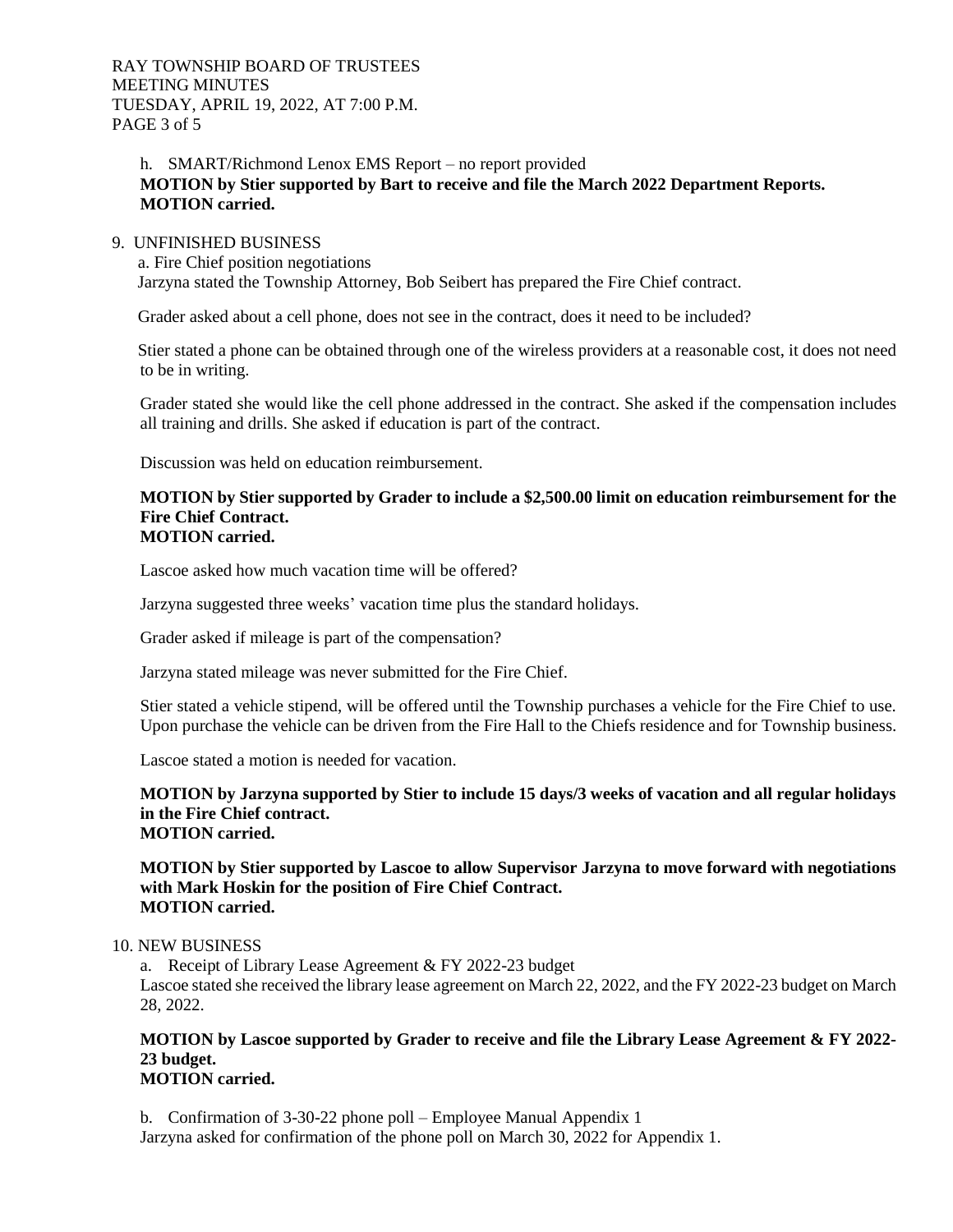#### **MOTION by Stier supported by Lascoe to confirm the 3-30-22 phone poll approving the Revised Employee Manual Appendix 1. MOTION carried.**

Stier asked if we have started looking for staff assistant at the Fire Department?

Jarzyna stated no, we are waiting until the new Fire Chief is in place.

c. Supervisor recommendation for appointment to the Recreation Committee Supervisor Jarzyna reported he and Betsy Bart interviewed a resident, Jessica Hicks for the open position on the Recreation Committee. Further recommended Jessica Hick to fill the vacancy to July 23, 2023.

#### **MOTION by Stier supported by Lascoe to appoint Jessica Hicks to the Recreation Committee position with term ending July 23, 2023. MOTION carried.**

d. Macomb Agricultural PDR Committee

Jarzyna stated the State of Michigan has awarded the grant for the purchasing development rights for a 112 acre farm in Richmond. The Township pledge \$500.00 if a farm was selected in Macomb County. Further stated the

# **MOTION by Lascoe supported by Bart to receive and file the Macomb Agricultural PDR Committee Report.**

# **MOTION carried.**

e. Revised bid for 2022 limestone cost from MCRC

Jarzyna stated we have received notice from the MCRC that the limestone provided is no unable to provide limestone at their as-bid amount and the job is being rebid. Further stated we are awaiting the new bid amount.

# **MOTION by Stier supported by Lascoe to Table the limestone application until further correspondence is received.**

# **MOTION carried.**

f. MI State Extension; Gypsy Moth Spraying

Jarzyna stated 23.8 acres in the Township that needs to be sprayed. He stated 13.45 acres are located within one of the HCMA parcels, which they have agreed to pay for the cost to spray. He explained additional eggs have been located on 31 Mile Road so the new cost for the Township is \$9.056.89, which is \$1,056.00 higher than anticipated.

#### **MOTION by Stier supported by Grader to allow Supervisor Jarzyna to enter into the agreement with Michigan State Extension for the Gypsy Moth Spraying at a cost of \$9,056.89. MOTION carried.**

g. Engineering Services Agreement with Anderson, Eckstein & Westrick, Inc.

Jarzyna stated Anderson, Eckstein & Westrick have submitted an Agreement for the Engineering Services. He stated there has not been an increase in the rate since 2017. Further explained they are proposing a five-percent increase in the contract and page nine shows the breakdown.

Grader asked if the Township is happy with the engineering services?

Stier stated Lou Urban is doing a great job. Further stated the proposal is for a five year contract expiring in 2027.

**MOTION by Grader supported by Stier to approve the AEW Engineering Services Agreement for five years with a five percent cost increase as presented. MOTION carried.**